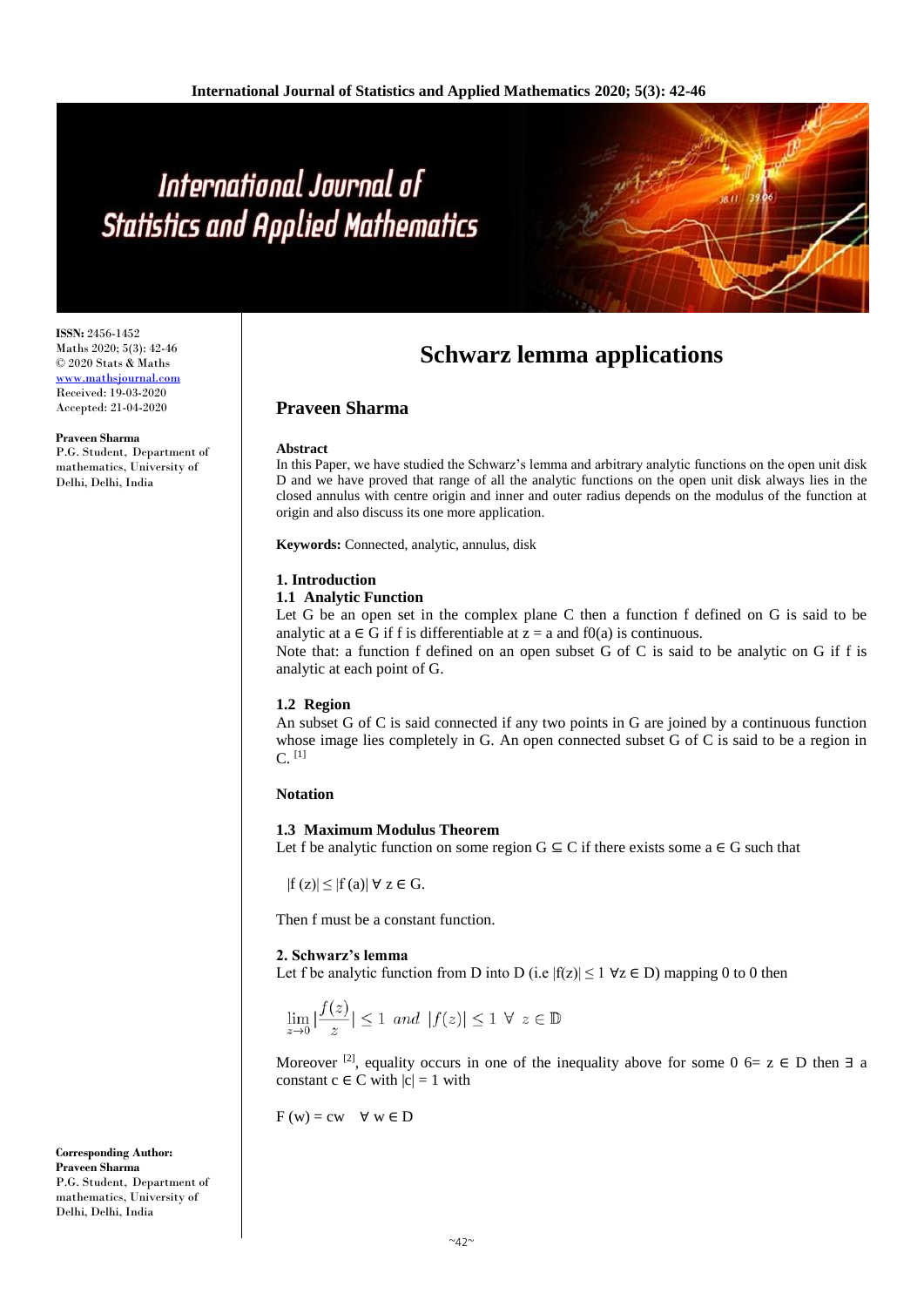**Theorem 2.1.** Let f:  $D \rightarrow D$  be analytic function then

 $|f(z)| \in \text{ann}\{0, r(z), R(z)\}$   $\forall z \in D$ 

where r and R are function on the open unit disk D given by

$$
r(z) = \frac{|f(0)| - |z|}{1 + |f(0)||z|} \text{ and } R(z) = \frac{|f(0)| + |z|}{1 - |f(0)||z|} \forall z \in D
$$

**Proof.**  $\cdot$  **Case1:** when  $|f(0)| = 1$ 

**Since**

$$
f(z) \in D \Rightarrow |f(z)| \le 1 \,\,\forall z \in D
$$

∴ f attains its maximum modulus in the open connected set D then by Maximum modulus theorem (1.3) f must be a constant function with modulus 1.

$$
|f(z)| = 1 \,\,\forall z \in D
$$

Then

$$
r(z) = \frac{1 - |z|}{1 + |z|} \le 1 \le \frac{1 + |z|}{1 - |z|} = R(z) \quad \forall z \in \mathbb{D}
$$

$$
\Rightarrow |f(z)| \in ann\left\{0, \frac{1 - |z|}{1 + |z|}, \frac{1 + |z|}{1 - |z|}\right\} \qquad \forall z \in \mathbb{D}
$$

**Case 2:** when  $|f(0)| = 0$ 

Since f is analytic function  $\Rightarrow$  f(0) = 0 Then f is analytic function mapping D into D mapping 0 to 0 Then By Schwarz's Lemma we have

 $|f(z)| \leq |z| \; \forall z \in D$ 

 $\Rightarrow -|z| \le |f(z)| \le |z| \; \forall z \in D$ 

Where

 $r(z) = -|z|$  and  $R(z) = |z|$ 

 $\Rightarrow$   $|f(z)| \in \text{ann}\{0, -|z|, |z|\}$   $\forall z \in D$ 

**Case3:** When  $|f(0)|$  6= 0,1 Define a function h on D given by

$$
h(z) = \frac{f(z) - f(0)}{1 - \overline{f(0)}f(z)}
$$

Clearly

 $h(0) = 0$ 

**To show**  $|h(z)| \leq 1$   $z \in D$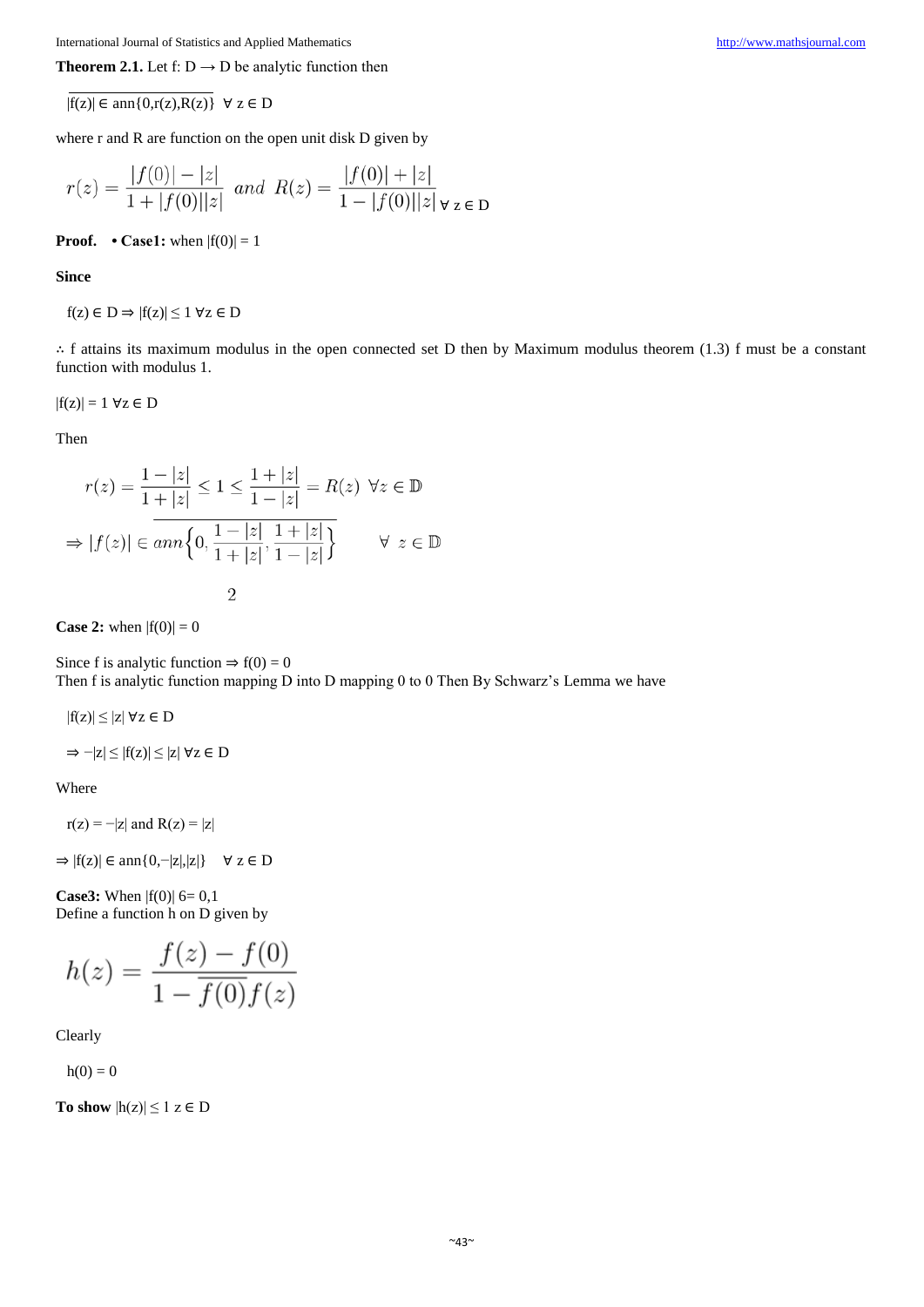**Since**

$$
0 < |f(0)| < 1 \Rightarrow |\overline{f(0)}| < \frac{1}{f(0)}
$$

$$
|h(z)| = \left| \frac{f(z) - f(0)}{1 - \overline{f(0)}f(z)} \right| \le \left| \frac{f(z) - f(0)}{f(0) - f(z)} \right| \le 1 \ z \in \mathbb{D}
$$

Now

∴ h is analytic function from the open unit disk D into D mapping 0 to 0. Then By Schwarz's Lemma we have

$$
|h(z)| \le |z| \quad \forall z \in \mathbb{D}
$$

$$
\Rightarrow \left| \frac{f(z) - f(0)}{1 - \overline{f(0)} f(z)} \right| \le |z| \quad \forall z \in \mathbb{D}
$$

$$
\Rightarrow |f(z) - f(0)| \le |z| (|1 - \overline{|f(0)|} |f(z)|) \quad \forall z \in \mathbb{D}
$$

# By Triangle Inequality we have

$$
||f(z)| - |f(0)|| \le |f(z) - f(0)| \le |z|(|1 - |f(0)||f(z)|) \forall z \in D
$$
  
\n
$$
\Rightarrow ||f(z)| - |f(0)|| \le |z|(|1 - |f(0)||f(z)|) \le |z|(|1 + |f(0)||f(z)|) \forall z \in D
$$
  
\n
$$
\Rightarrow -|z|(1 + |f(0)||f(z)|) \le |f(z)| - |f(0)| \le |z|(1 + |f(0)||f(z)|) \forall z \in D
$$
 (1)

Taking first two parts of inequality (1) them for each  $z \in D$  we have

$$
-|z|(1 + \overline{|f(0)|}|f(z)|) \le |f(z)| - |f(0)|
$$
  
\n
$$
\Rightarrow -|z| - |z|\overline{|f(0)|}|f(z)| \le |f(z)| - |f(0)|
$$
  
\n
$$
\Rightarrow |f(0)| - |z| \le |f(z)|[1 + |z|\overline{|f(0)|}]
$$
  
\n
$$
\Rightarrow r(z) = \frac{|f(0)| - |z|}{1 + \overline{f(0)}|z|} \le |f(z)|
$$
  
\n
$$
\therefore r(z) \le |f(z)| \quad \forall z \in \mathbb{D}
$$
 (2)

Taking last two inequalities of (1) for each  $z \in D$  we have

$$
|f(z)| - |f(0)| \le |z|(1 + \overline{|f(0)|}|f(z)|)
$$
  
\n
$$
\Rightarrow |f(z)| - |f(0)| \le |z| + \overline{|f(0)|}|f(z)|
$$
  
\n
$$
\Rightarrow |f(z)|[1 - \overline{|f(0)|}|f(z)|] \le |f(0)| + |z|
$$
  
\n
$$
\Rightarrow |f(z)| \le \frac{|f(0)| + |z|}{1 - \overline{|f(0)|}|f(z)|} = R(z)
$$
  
\n
$$
\therefore |f(z)| \le R(z) \quad \forall z \in \mathbb{D}
$$
 (3)

∴ from (2) and (3) we have

 $|f(z)| \in \text{ann}\{0, r(z), R(z)\}$   $\forall z \in D$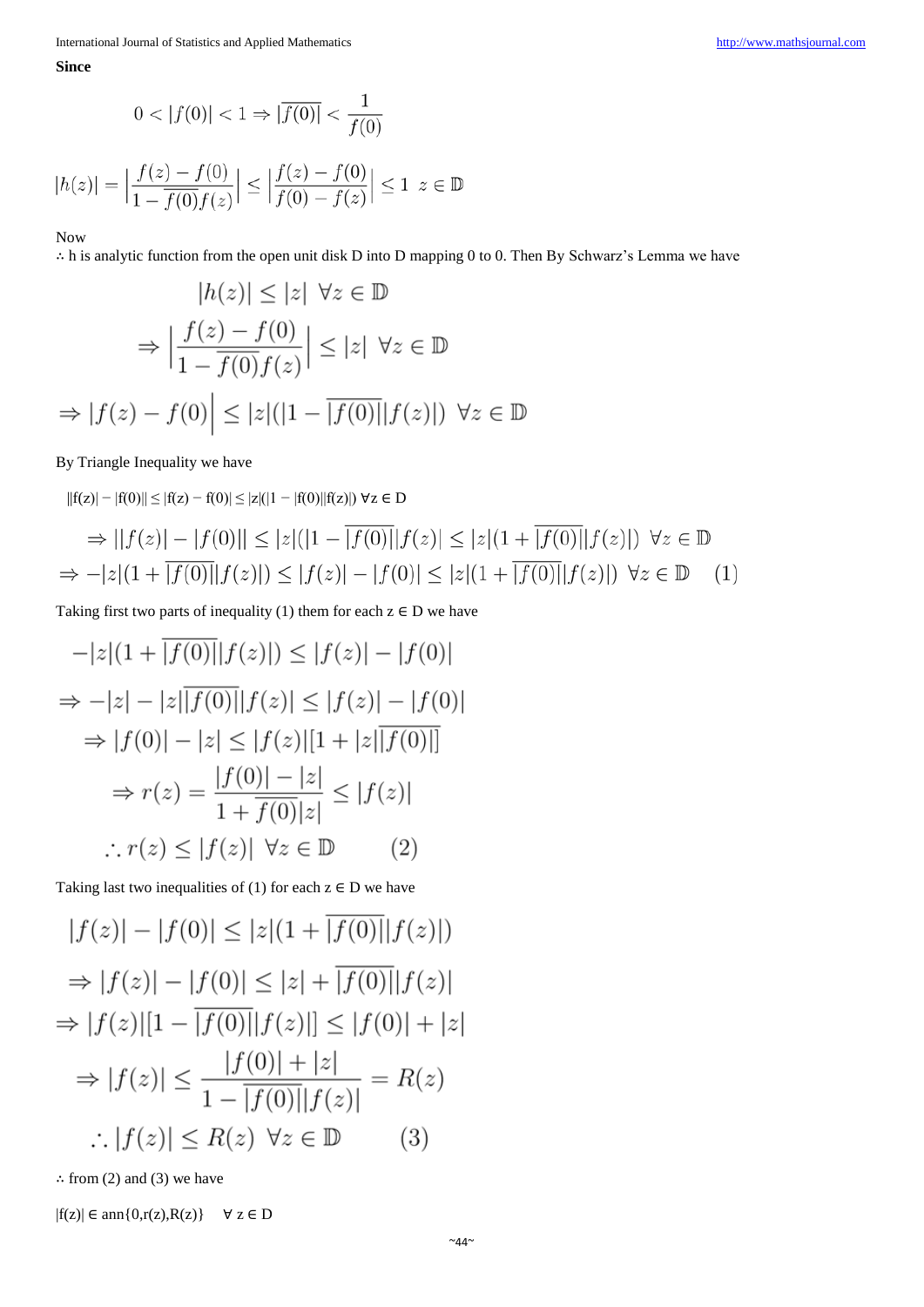**Theorem 2.2.** Let f is a non constant analytic function on the disk whose real part is always non zero Then Show that

 $\text{Ref}(z) > 0 \,\forall z \in D$ 

Moreover if  $f(0) = 1$  Then

$$
\frac{1-|z|}{1+|z|} \le |f(z)| \le \frac{1+|z|}{1-|z|} \ z \in \mathbb{D}
$$

Proof. Suppose if possible Ref  $(z0) = 0$  for some  $z0 \in D$  Define a function h on D by

 $h(z) = exp(-f(z)) \forall z \in D$ 

# Then

|h(z)| = |exp(−f(z)| = |exp(−Ref(z))| ≤ 1 ∀z ∈ D ( $∴ \text{Ref}(z) ≥ 0$ )

Also

 $|h(z0)| = |\exp(-f(z0))| = 1$ 

∴ h attains its maximum modulus on the region D

By maximum modulus Theorem (1.3) h must be a constant function on the disk  $D \Rightarrow f$  must be a constant function on the disk D Which is a contradiction since f is a non-constant analytic function

∴ Ref (z) > 0 ∀z ∈ D

Let  $f(0) = 1$  Then Define a function g on D by

$$
g(z) = \frac{f(z) - 1}{f(z) + 1} \quad \forall z \in \mathbb{D}
$$

$$
g(0) = \frac{f(0) - 1}{f(0) + 1} = 0
$$

Clearly

**To show**

 $|g(z)| \leq 1$   $z \in D$ 

Let  $z = x + iy \in D$  where  $x > 0$  ( $\because$  Ref( $z$ ) > 0) Then

$$
|g(x + iy)| \le \left|\frac{x-1+iy}{x+1+iy}\right|
$$
  
\n
$$
\Rightarrow |g(x + iy)| = \left|\frac{x^2+y^2-1+2iy}{(x+1)^2+y^2}\right|
$$
  
\n
$$
\Rightarrow |g(x + iy)|^2 \le \frac{(x^2+y^2-1)^2+4y^2}{(x^2+y^2+1+2x)^2}
$$
  
\n
$$
\Rightarrow |g(x+iy)|^2 \le \frac{(x^2+y^2+1)^2-4x^2}{(x^2+y^2+1)^2+4x^2+4x(x^2+y^2+1)} \le \frac{(x^2+y^2+1)^2-4x^2}{(x^2+y^2+1)^2+4x^2} \le 1 \quad (\because x > 0)
$$
  
\n
$$
\therefore |g(z)| \le 1 \quad \forall z \in \mathbb{D}
$$

 $\therefore$  g is analytic function from D into D mapping 0 to 0

Then By Schwarz's Lemma we have